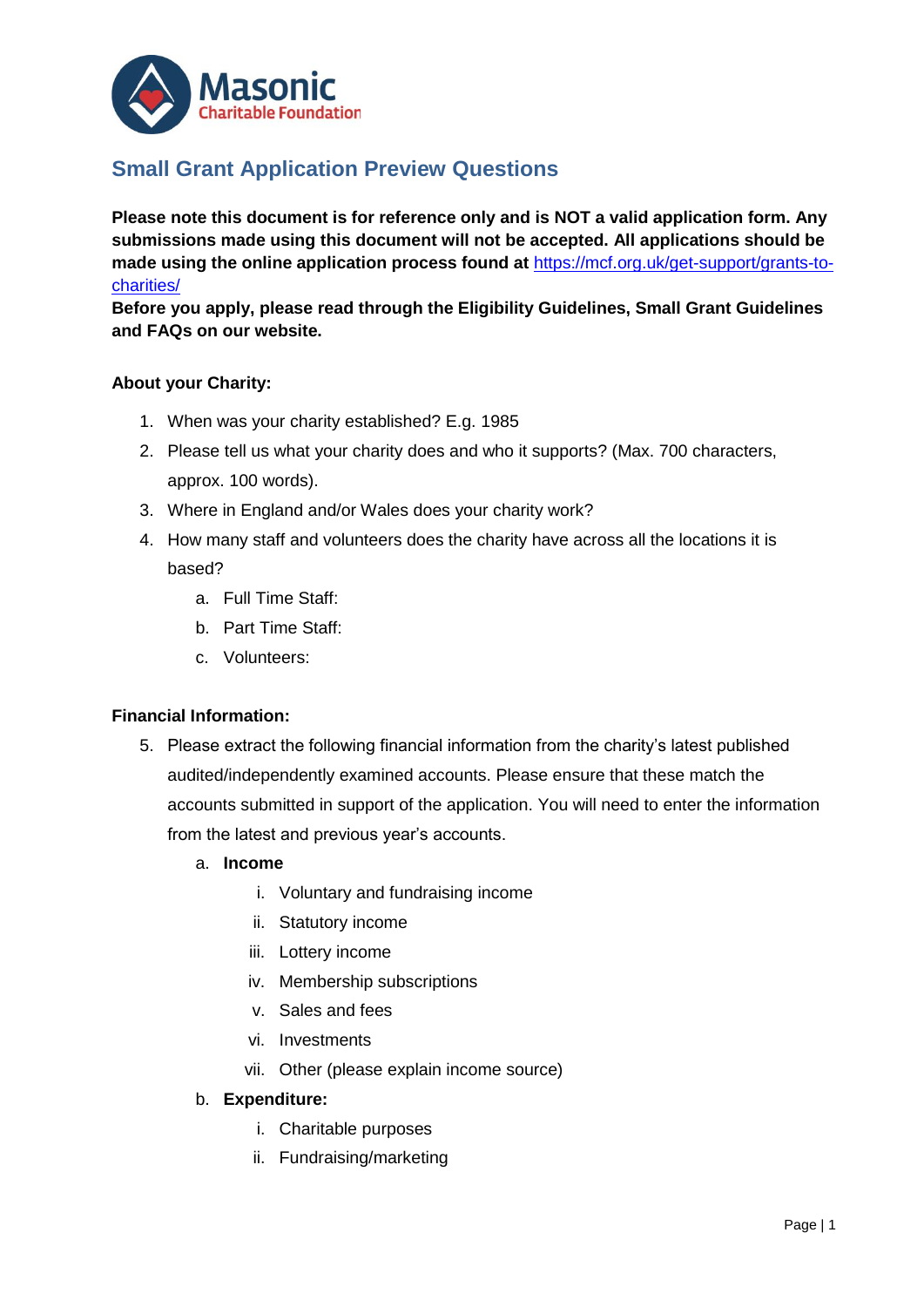- iii. Management/administration
- c. **Reserves:**
	- i. Restricted reserves
	- ii. Unrestricted reserves
	- iii. Fixed assets
	- iv. Designated reserves
- d. What is the charity's reserves policy? If the current reserves level is over or under the charity's policy level, please explain why.

#### **About the grant:**

- 6. What is the value of the grant you wish to apply for and over how many years?
- 7. Please tell us about the needs of your beneficiaries. (Max. 1050 characters, approx. 150 words)
- 8. Please tell us about the services and/or activities you provide. Please include pre-COVID-19 services as well as what you currently offer. (Max. 1400 characters, approx. 200 words)
- 9. Who much does it cost you to run the services you provide and do you charge for any of these? If so, please detail. (Max. 1050 characters, approx. 150 words)
- 10. Please tell us how many unique primary beneficiaries your organisation directly helps each year?
- 11. Please tell us how many secondary beneficiaries your organisation helps each year?
- 12. Please explain how these figures have been calculated (Max. 700 characters, approx. 100 words)
- 13. Please tell us about the impact your charity makes and how do you measure this? (Max. 700 characters, approx.100 words)
- 14. How will this grant help you to better deliver your services? (Max. 700 characters, approx. 100 words
- 15. What outcome are you working towards through this grant?
	- a. Maintaining core services integral to the charity's function
	- b. Increasing the efficiency of the organisation
	- c. Other please detail
- 16. Please confirm that they charity has an up to date safeguarding policy
- 17. Please confirm that the charity has obtained appropriate disclosure and barring checks/approval for all staff and volunteers who are working with children, young people or vulnerable adults.